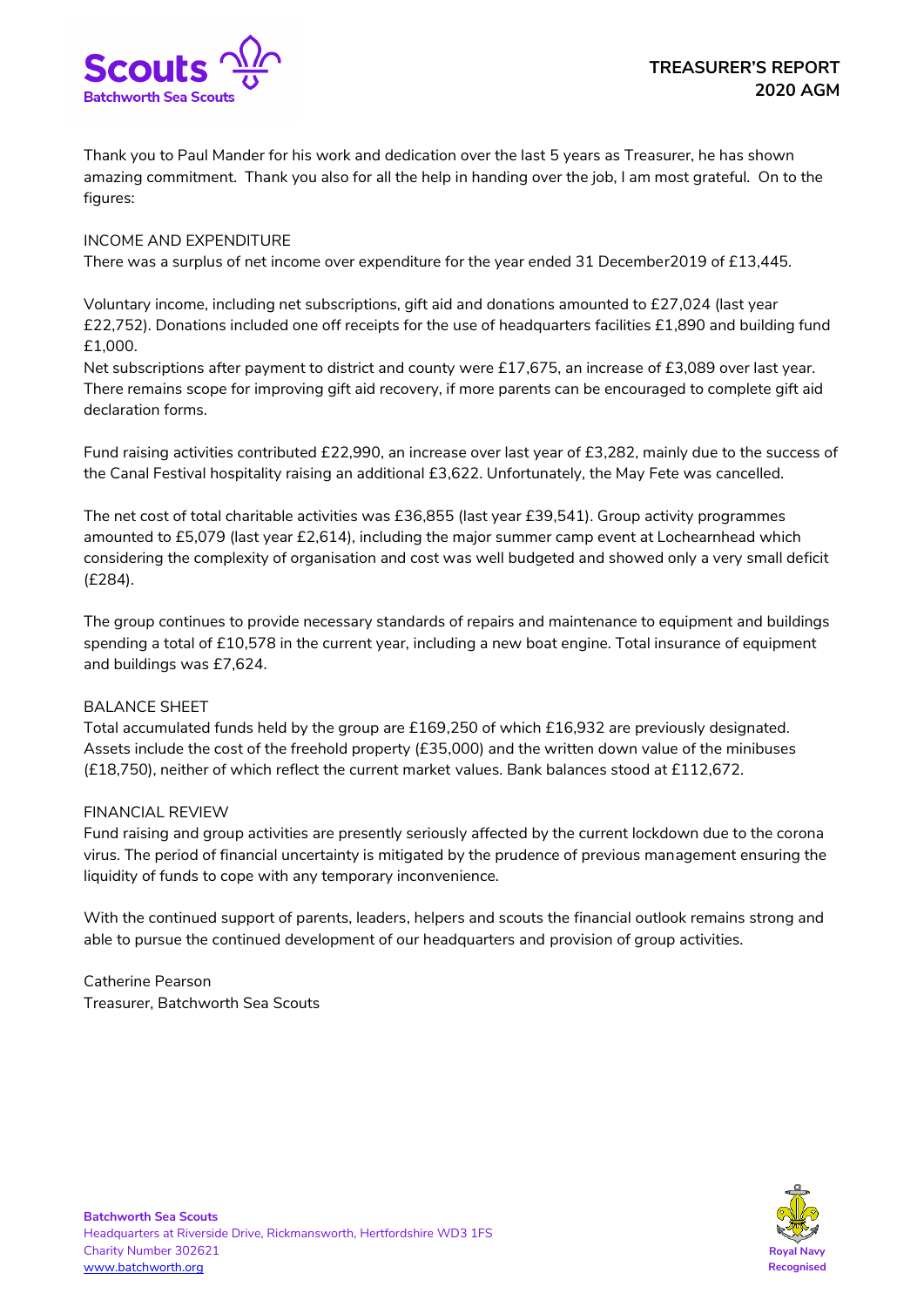

| <b>BATCHWORTH SEA SCOUTS GROUP</b>   |         |                 |         |               |                 |         |  |  |
|--------------------------------------|---------|-----------------|---------|---------------|-----------------|---------|--|--|
| 31.12.2019                           | 2019    | 2019            | 2019    | 2018          | 2018            | 2018    |  |  |
| <b>Analysis</b>                      | Income  | <b>Expenses</b> | net     | <b>Income</b> | <b>Expenses</b> | net     |  |  |
| <b>Voluntary income</b>              |         |                 |         |               |                 |         |  |  |
| Membership subscriptions             | 24913   |                 | 24913   | 21302         |                 | 21302   |  |  |
| Less : paid to district & county     | $-7238$ |                 | $-7238$ | $-6716$       |                 | $-6716$ |  |  |
| Net subscription retained            | 17675   |                 | 17675   | 14586         |                 | 14586   |  |  |
| Gift aid                             | 4139    |                 | 4139    | 4482          |                 | 4482    |  |  |
| District subscriptions (Explorers)   | 1600    |                 | 1600    | 1600          |                 | 1600    |  |  |
| <b>Grant from Scout Association</b>  |         |                 |         | 1894          |                 | 1894    |  |  |
| Donations - use of facilities        | 1890    |                 | 1890    | 190           |                 | 190     |  |  |
| Donations - other                    | 720     |                 | 720     |               |                 |         |  |  |
| <b>Building fund</b>                 | 1000    |                 | 1000    |               |                 |         |  |  |
| <b>Total</b>                         | 27024   |                 | 27024   | 22752         |                 | 22752   |  |  |
| <b>Fundraising activities</b>        |         |                 |         |               |                 |         |  |  |
| Jumble sales                         | 8887    |                 | 8887    | 9115          | 287             | 8828    |  |  |
| May fete                             |         |                 |         | 1936          | 1024            | 912     |  |  |
| Christmas party & quiz night         | 1124    | 1268            | $-144$  | 758           | 463             | 295     |  |  |
| Rental of car park                   | 10625   |                 | 10625   | 9673          |                 | 9673    |  |  |
| Canal festival                       | 7304    | 3682            | 3622    |               |                 |         |  |  |
|                                      |         |                 |         |               |                 |         |  |  |
| <b>Total fund raising activities</b> | 27940   | 4950            | 22990   | 21482         | 1774            | 19708   |  |  |
| <b>Charitable activities</b>         |         |                 |         |               |                 |         |  |  |
| Youth programme and activities :     |         |                 |         |               |                 |         |  |  |
| <b>Beaver activities</b>             |         | 845             | 845     | 592           | 993             | 401     |  |  |
| Cub activities                       | 2010    | 1982            | $-28$   | 2330          | 2552            | 222     |  |  |
| Scout activities                     | 6388    | 10366           | 3978    | 10458         | 12449           | 1991    |  |  |
| Summer camp: Lochearnhead            | 22112   | 22396           | 284     |               |                 |         |  |  |
| <b>Adult support and training</b>    |         | 840             | 840     |               | 665             | 665     |  |  |
|                                      |         |                 |         |               |                 |         |  |  |

| Scout activities                         | <b>6388</b> | 10300 | 3978           | 10458 | 12449 | 1991   |
|------------------------------------------|-------------|-------|----------------|-------|-------|--------|
| Summer camp: Lochearnhead                | 22112       | 22396 | 284            |       |       |        |
|                                          |             |       |                |       |       |        |
| <b>Adult support and training</b>        |             | 840   | 840            |       | 665   | 665    |
| <b>Support costs:</b>                    |             |       |                |       |       |        |
| Family sailing day                       | 1109        | 656   | $-453$         | 506   | 297   | $-209$ |
| <b>Donations</b>                         |             | 1142  | 1142           |       | 4509  | 4509   |
| Uniform                                  | 2240        | 2154  | $-86$          | 1111  | 1177  | 66     |
| <b>Badges</b>                            |             | 1431  | 1431           |       | 964   | 964    |
| Equipment and supplies                   |             | 2322  | 2322           |       | 4225  | 4225   |
| Boat repairs and renewals                |             | 6982  | 6982           |       | 5161  | 5161   |
| Membership fees for BLYM                 |             | 1977  | 1977           |       | 1372  | 1372   |
| Marine insurance                         |             | 1760  | 1760           |       | 1493  | 1493   |
| Minibus expenses                         |             | 1818  | 1818           |       | 1672  | 1672   |
| Minibus insurance                        |             | 2117  | 2117           |       | 2128  | 2128   |
| Legal expenses                           |             |       |                |       | 1500  | 1500   |
| <b>Business rates</b>                    |             | 862   | 862            |       | 636   | 636    |
| Water                                    |             | 241   | 241            |       | 219   | 219    |
| Electricity                              |             | 919   | 919            |       | 771   | 771    |
| General supplies (first aid, cleaning)   |             | 858   | 858            |       | 1356  | 1356   |
| <b>Building maintenance</b>              |             | 1274  | 1274           |       | 2689  | 2689   |
| Building and contents insurance          |             | 3663  | 3663           |       | 3537  | 3537   |
| Depreciation                             |             | 3750  | 3750           |       | 3750  | 3750   |
| Postage, stationery and computer         |             | 220   | 220            |       | 296   | 296    |
| Insurance for helpers and supporters     |             | 84    | 84             |       |       |        |
| Gifts to helpers                         |             | 55    | 55             |       | 97    | 97     |
| Remembrance wreath and donation          |             |       | $\overline{a}$ |       | 30    | 30     |
| <b>Total Charitable activities</b>       | 33859       | 70714 | 36855          | 14997 | 54538 | 39541  |
|                                          |             |       |                |       |       |        |
| Investment income - bank interest        | 286         |       | 286            | 175   |       | 175    |
| Totals (Surplus income over expenditure) | 89109       | 75664 | 13445          | 59406 | 56312 | 3094   |